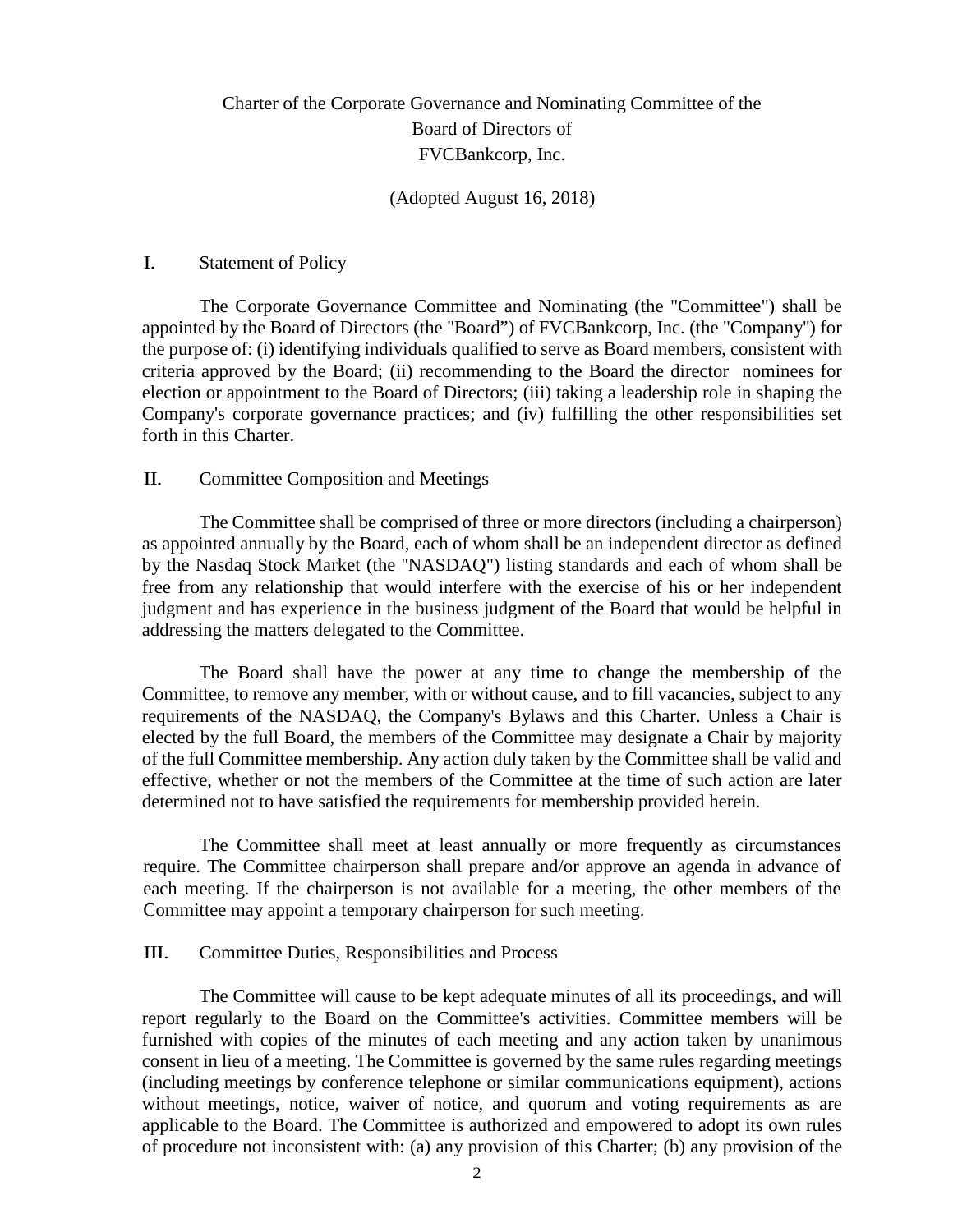Bylaws of the Company; or (c) the laws of the Company's jurisdiction of incorporation.

The Committee may request that any directors, officers or employees of the Company, or other persons whose advice and counsel are sought by the Committee, attend any meeting of the Committee to provide such pertinent information as the Committee requests.

The Committee shall have the following responsibilities:

- 1. Recommend to the Board the appropriate size of the Board and assist in identifying, interviewing and recruiting candidates for the Board.
- 2. Recommend candidates (including incumbents) for election and appointment to the Board of Directors, subject to the provisions set forth in the Company's Charter and Bylaws relating to the nomination or appointment of directors, giving consideration to the candidate's particular experience, qualifications, attributes or skills in view of the following criteria: business and occupational experience, education, integrity and reputation, independence, conflicts of interest, [diversity,] age, number of other directorships and commitments (including charitable obligations), tenure on the Board, attendance at Board and committee meetings, stock ownership, specialized knowledge or skills (such as an understanding of banking, accounting, marketing, finance, regulation and public policy, or status as an "audit committee financial expert"), level of commitment to the Company's communities and shared values, membership or influence in a particular geographic or business target market and any other factors that the Committee may deem appropriate. The Committee shall consider these criteria, and any other criteria established by the Board, in the context of an assessment of the operation and needs of the Board as a whole and the Board's goal of maintaining diversity of backgrounds and experience among its members.
- 3. Review nominations submitted by stockholders that have been addressed to the corporate secretary and that comply with the requirements of the Company's Charter and Bylaws. Nominations from stockholders will be considered and evaluated using the same criteria as all other nominations.
- 4. Review proposals submitted by stockholders for business to be conducted at annual meetings of stockholders.
- 5. Periodically evaluate emerging best practices and make appropriate recommendations for Board approval, with respect to, among other things:
	- (a) the Board's leadership structure, given the Company's characteristics or circumstances at the time (including consideration of whether the chief executive officer and chairman positions should be separated or combined), and the Board's role in the risk oversight of the Company and how this oversight function is administered;